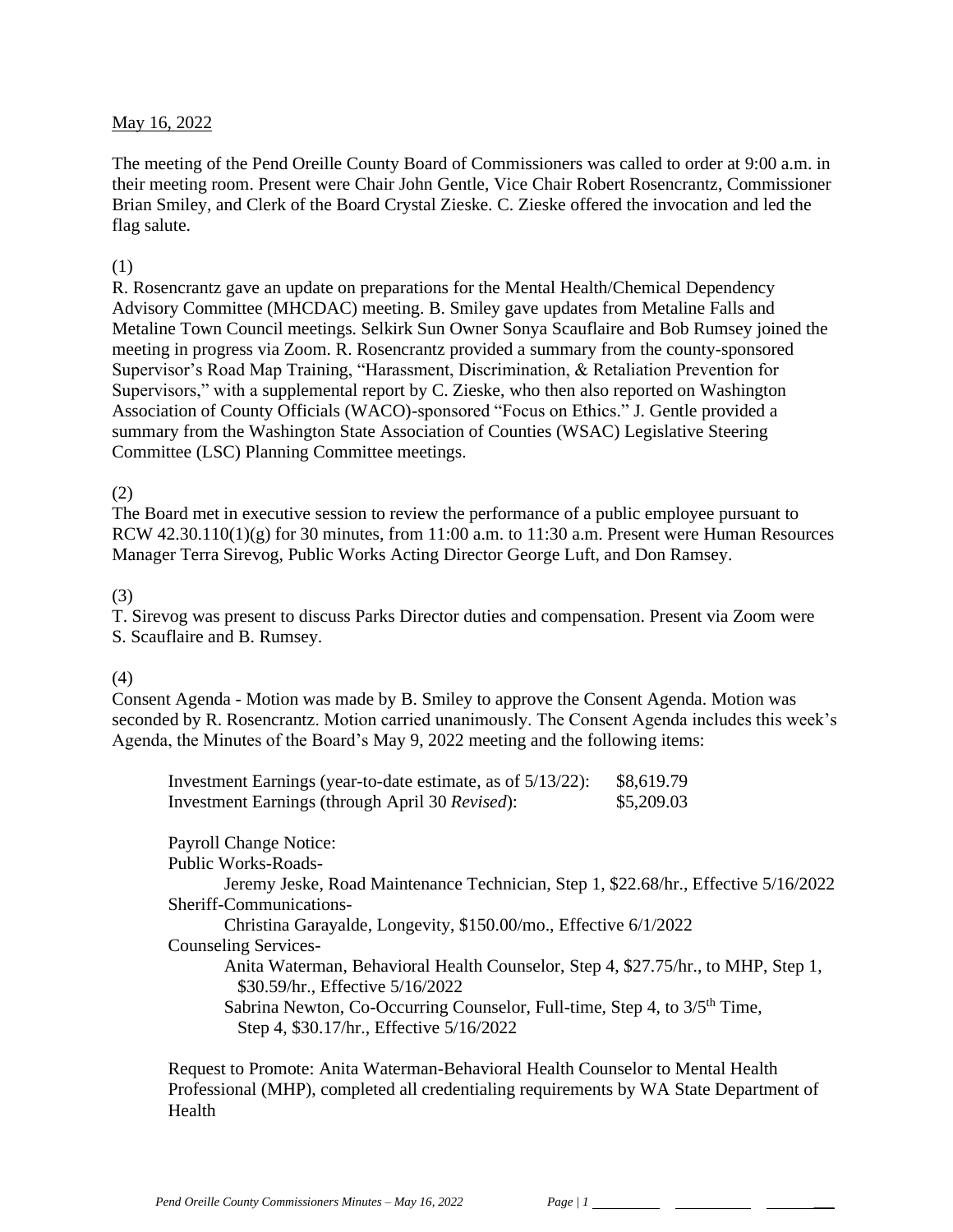# (5) The Board recessed for lunch at 11:58 a.m.

(6) The meeting resumed at 1:15 p.m.

# (7)

G. Luft was present for a Public Works update. Also in attendance were Assistant Public Works Director Kyel Newberry, Fleet Manager Brian Egland, Forester Ryder Bricker, and via Zoom was B. Rumsey.

J. Gentle presented the WA State County Road Administration Board (CRAB) Certificate of Good Practice to G. Luft to present to the County Engineer. B. Egland proposed the purchase of the used chip spreader from Chelan County, with the purchase agreement currently being reviewed by counsel, then he left he update.

G. Luft reported that the Usk and Ione Bridges Rehabilitation negotiations with Nicholls Kovich Engineering have been completed. He discussed the upcoming Road Maintenance Summit, potential City of Newport interlocal agreement, and the foreman's meeting held this morning. G. Luft mentioned a mechanic had given two weeks' notice, and T. Sirevog joined the update in progress.

R. Bricker discussed Newport Lake State Park and a potential land swap with a property owner for public access. Also reviewed were the Parks Director job description and compensation awaiting union approval, and the job reclassification project.

# (8)

Financial Manager Jill Shacklett was present via Zoom for an ARPA financial report. Joining the meeting via Zoom were Treasurer Nicole Dice and B. Rumsey. Also discussed were fair expenses, current revenue, and cash flow.

(9)

The Board met in executive session regarding pending litigation pursuant to RCW 42.30.110(1)(i) for 15 minutes from 3:00 p.m. to 3:15 p.m. Present via Zoom was Prosecuting Attorney Dolly Hunt. An additional 10 minutes was requested until 3:25 p.m. An additional 5 minutes was requested until 3:30 p.m.

# (10)

Colville National Forest District Ranger Carin Vadala was present for a Forest Service update. Present via Zoom was B. Rumsey. Topics of discussion included Northeast Washington Tourism events, Boulder Park and Little Tacoma sales, and Batey-Bould. A publication listing successes of Northeast Washington Forestry Coalition (NEWFC) was distributed. B. Smiley inquired about permitting for the Katherine Maupin Memorial Ride in Ione. C. Vadala also mentioned bears out of hibernation.

# (11)

Motion was made by R. Rosencrantz to approve the hiring of Dawson Baldwin as a Seasonal Field Inspector at a rate of \$15.56/hour, effective May 16, 2022, and approve the Payroll Change Notice. Motion was seconded by B. Smiley. Motion carried unanimously.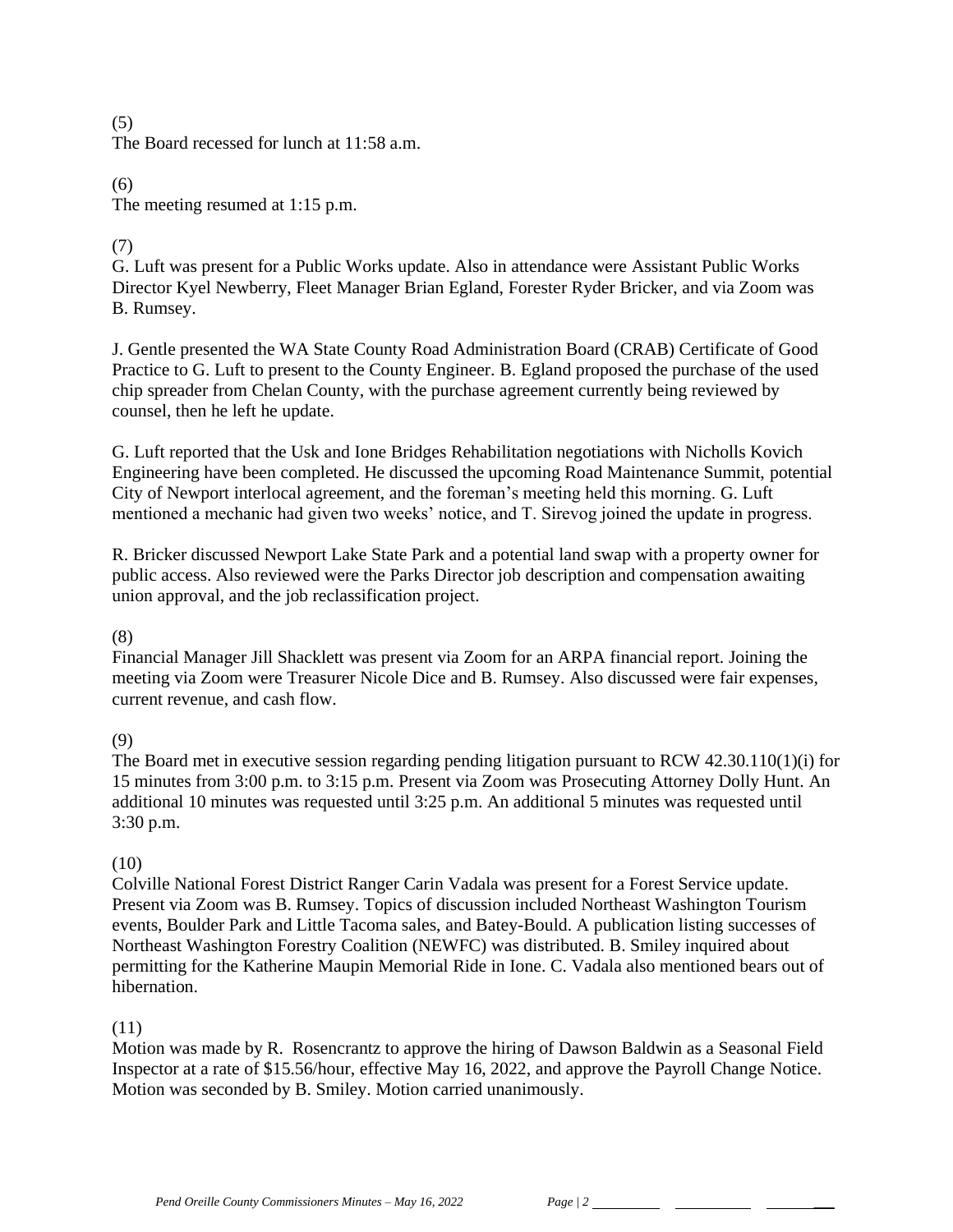Payroll Change Notice: Noxious Weed-Dawson Baldwin, Seasonal Field Inspector, \$15.56/hr., Effective 5/16/2022

## (12)

Motion was made by B. Smiley to approve ITS's request to purchase replacement Crossmatch fingerprint scanning screen and software upgrade from HID for the corrections facility at a cost of \$10,178.32, plus taxes. Motion was seconded by R. Rosencrantz. Motion carried unanimously.

## (13)

Public Comment –Diversified Diver Specialties Owner Randall Polito and Gerald Pelland were present for comment, and Town of Metaline Clerk Kelly Flanigan, Steve Haroldson, and B. Rumsey were present via Zoom. R. Polito (flowering rush 2022 contract), K. Flanigan (border closure and letter collaboration), S. Haroldson (CUP and authority), and G. Pelland (CUP procedures) provided comment.

## $(14)$

Motion was made by B. Smiley to approve the Park Board's request for removal of Sweet Creek upper trail bridge and middle trail railing, based on safety, liability, continued maintenance, and cost, which shall only occur after the proper cautionary signage is installed. Motion was seconded by R. Rosencrantz. Motion carried unanimously.

## (15)

Meeting continued to May 16.

## May 17, 2022

The meeting resumed at 10:00 a.m. with J. Gentle, R. Rosencrantz, B. Smiley, and C. Zieske present at the Metaline Waterfront Park for the county-sponsored 2nd Harvest food distribution, along with over a dozen volunteers.

## (16)

The Board recessed for lunch at 1:05 p.m.

## (17)

The meeting resumed at 2:15 p.m.

## (18)

The Board met at Pend Oreille Conservation District's (POCD) Metaline Shoreline Reclamation Project site. Also present was POCD District Manager Alex Case-Cohen.

## (19)

Correspondence Received:

- 5.15 WA State County Road Administration Board (CRAB)-Letter re: Certificate of Good Practice
- 5.16 POC Park & Recreation Board-5.18.222 Agenda & 4.20.22 Minutes
- 5.17 A. Morningstar-Letter re: POC Library Board of Trustees
- 5.18 WSLCB-Letter re: Special Occasion License #082846-American Legion Post 217